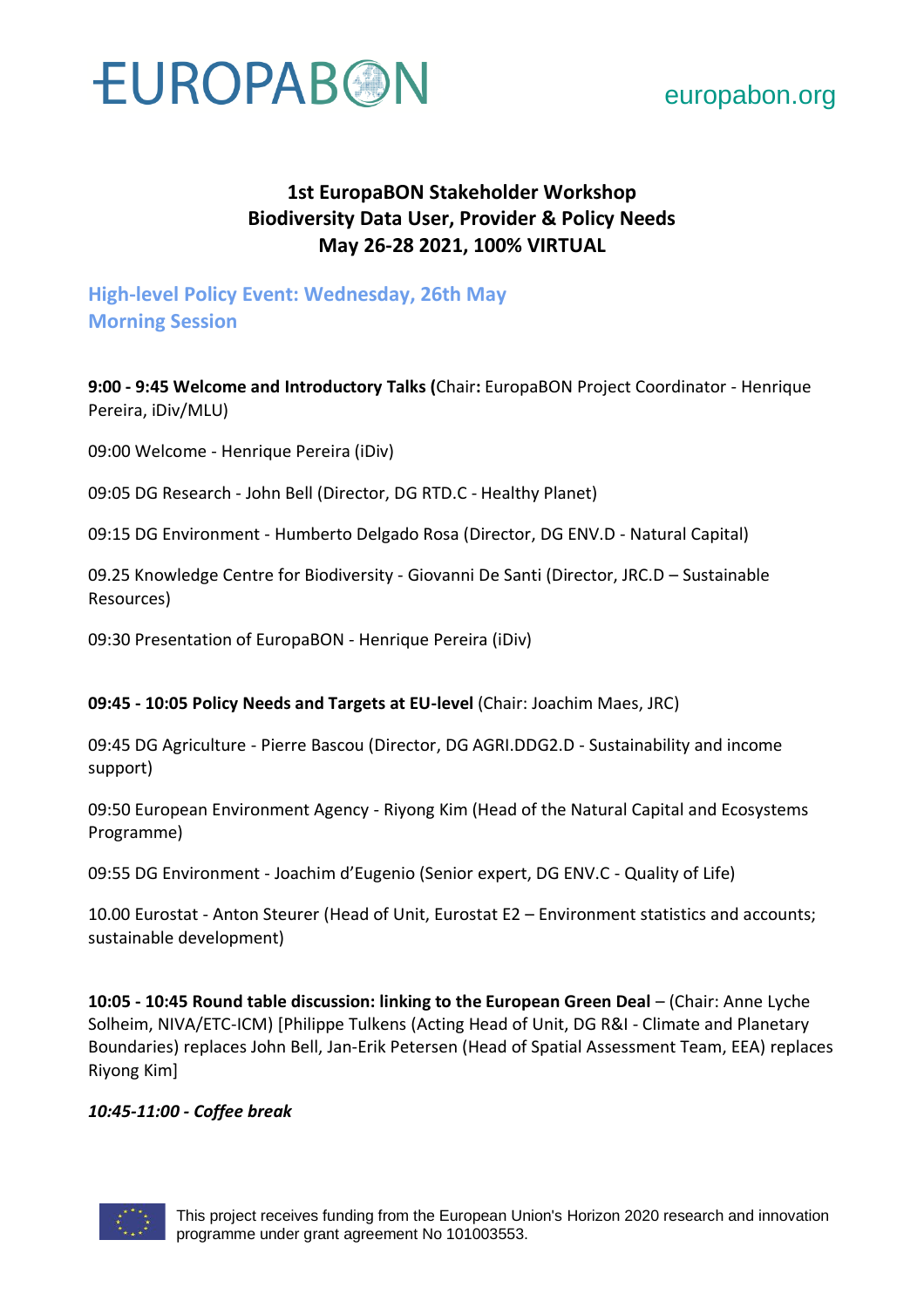#### **11:00 - 11:20 Policy needs and targets at the national level (**Chair: Aletta Bonn, UFZ/iDiv)

11:00 Germany - Alfred Herberg (German Federal Agency for Nature Conservation - Section Conservation, Development and Sustainable Use of Nature, Head)

11:05 Portugal - Nuno Banza (Institute for Nature Conservation and Forests, President)

11:10 Slovenia - Teo Hrvoje Orsanic (Institute of the Republic of Slovenia for Nature Conservation, Director)

11:15 Finland - Kristiina Niikkonen (Ministry of the Environment, Senior Ministerial Adviser)

**11:20 - 12:00 Round table discussion: Challenges, opportunities and needs** (Chair: Aletta Bonn, UFZ/iDiv) [Mário Reis (Director of Conservation & Monitoring Division, ICNF) replaces Nuno Banza]

#### *12:00 - 13:00 - Lunch break*

#### **Afternoon Session**

#### **13:00 - 14:15 EuropaBON: Assessment of biodiversity data provision** (Chair: Lluís Brotons, CREAF)

- 13:00 Introduction to Session Lluís Brotons (CREAF)
- 13:05 Biodiversity data in Europe a data provider view Mark Eaton (EBCC)
- 13:15 Distribution of Alien Species: Mapping via Citizen Science Helen Roy (CEH)
- 13:25 Freshwater and Marine data flows Peter Kristensen (EEA)
- 13:35 Butterfly Conservation Chris van Swaay (Dutch Butterfly Conservation)
- 13:45 Species and Habitats data in Europa Carlos Romao (EEA)

#### **13:55 Discussion & Mapping of opportunities and challenges** (Chair: Lluís Brotons, CREAF)

#### *14:15 - 14:30 - Coffee break*

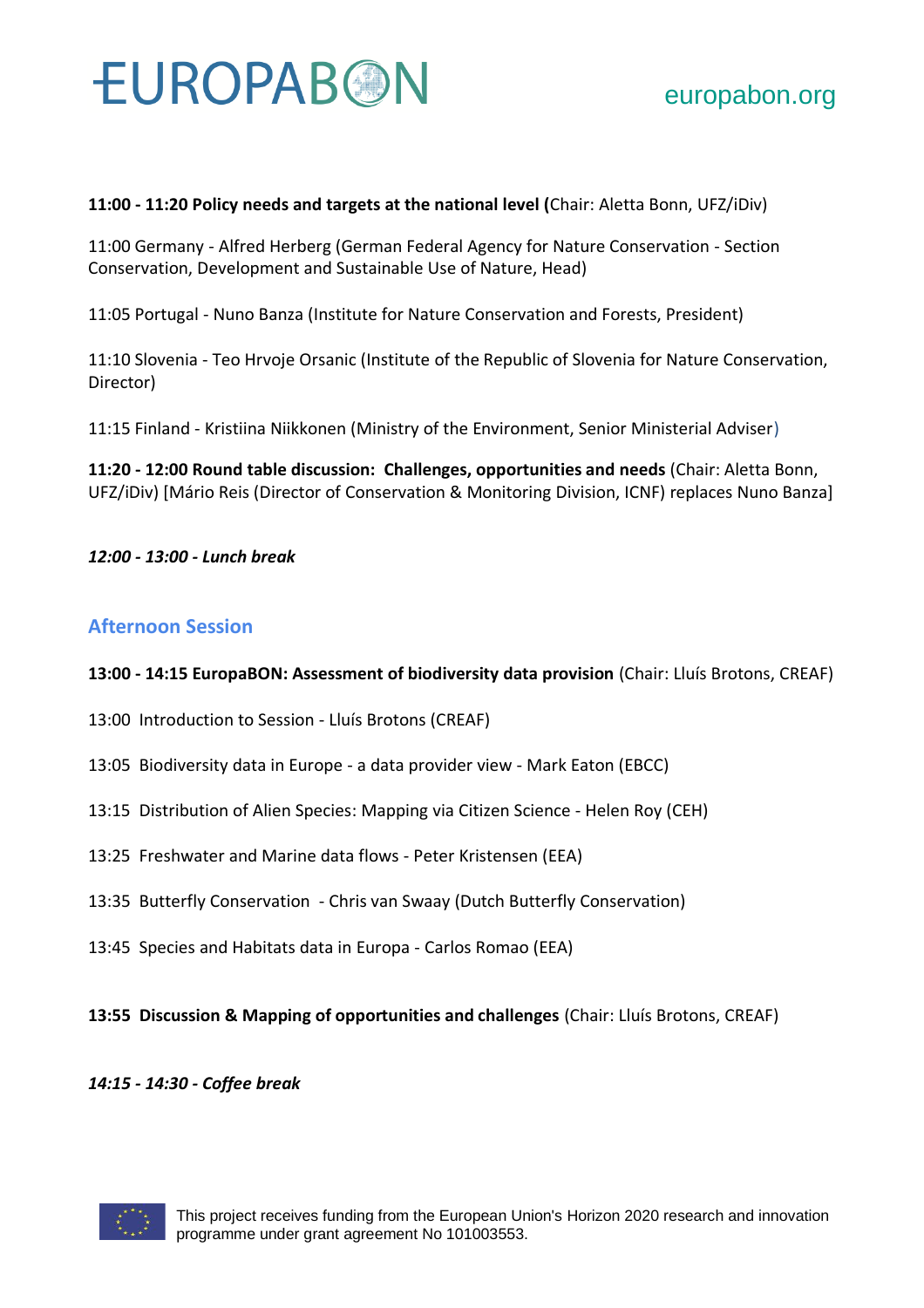**14:30 – 15:15 EuropaBON: Essential biodiversity workflows in support of policy – (Chair: W.** Daniel Kissling, UvA)

14:30 Introduction to Session - W. Daniel Kissling (UvA)

14:35 EU Bird Monitoring: bird data-flow from collection to policy - Anna Staneva (BirdLife)

14:45 Global Biodiversity Information Facility - Tim Hirsch (GBIF)

14:55 Workflows from habitat monitoring to policy advice: opportunities, gaps and challenges - Stephan Hennekens (WUR)

15:05 Continental system for forecasting bird migration - Andrew Farnsworth (Cornell U)

#### **15:15 – 16:00 Future opportunities and concluding remarks** (Chair: Jessi Junker (iDiv/MLU)

15:15 Reinforcing pan-European biodiversity monitoring activities through synergies between the Biodiversity Partnership and EuropaBON – Xavier Le Roux (European Co-funded Partnership on Biodiversity)

15:25 Summary and outlook - W. Daniel Kissling (UvA)

15:40 Concluding remarks - Jessi Junker (EuropaBON Scientific Coordinator, iDiv/MLU)

**16:00 Farewell**

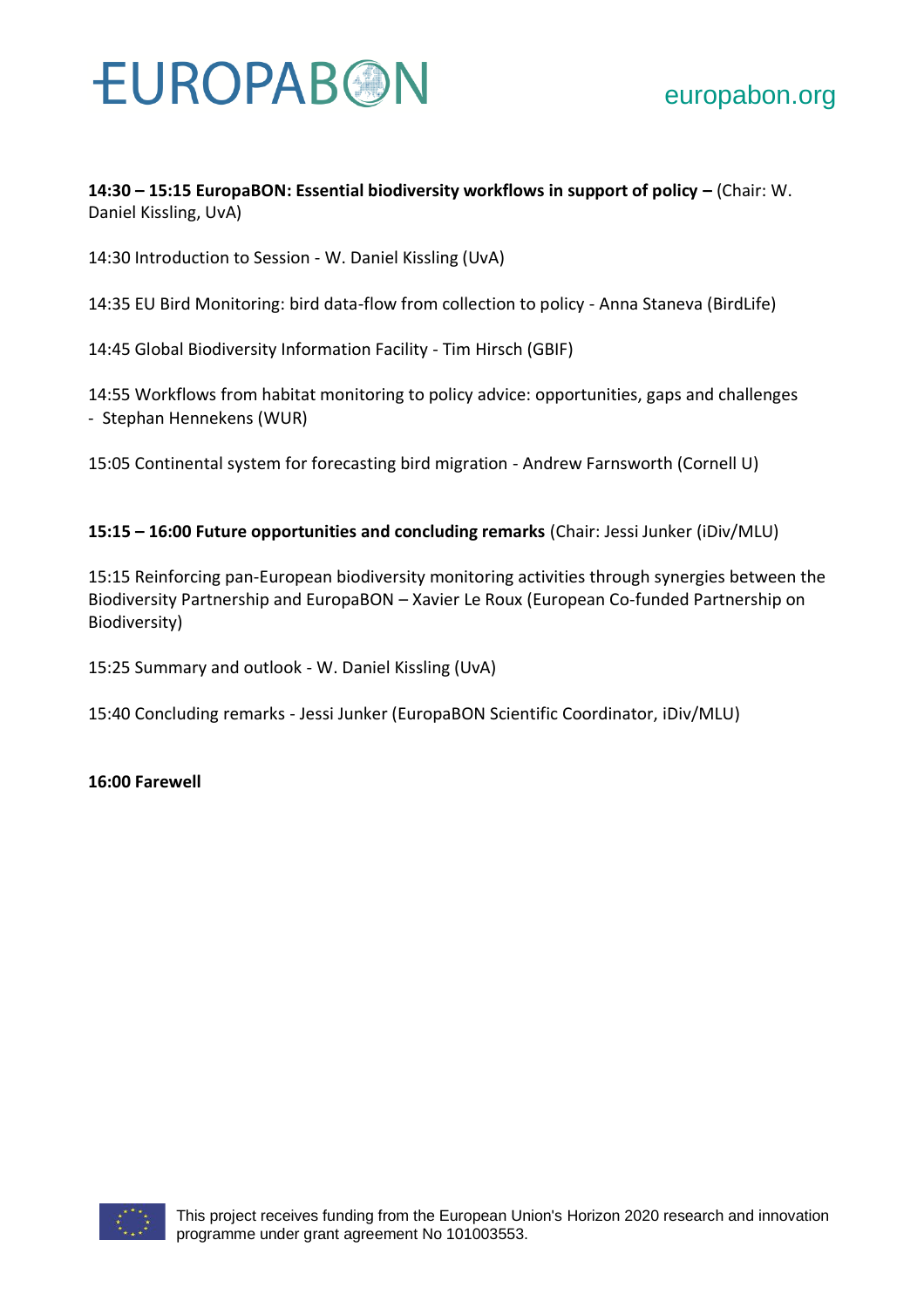#### **Thursday, 27th May - Working Sessions**

#### **EuropaBON: User needs, policy needs, & linking data to policy**

**9:00 - 9:30: Introduction** (Chair: Ian McCallum, IIASA)

- 9:00 9:15: User and policy needs feedback from survey (Aletta Bonn, UFZ/FSU/iDiv)
- 9:15 9:30: Linking data to policy: needs, gaps and challenges (Lluis Brotons, CREAF)

**9:30 - 10:15 Breakout Session 1A - User and Policy Needs** (Chairs: Aletta Bonn & Hannah Moersberger, UFZ/FSU/iDiv)

• ~8 breakout groups with chairs working on questions related to policy, monitoring, roadblocks and change

**10:15 - 10:30 Coffee Break**

**10:30 - 11:15: Breakout Session 1B- User and Policy Needs** (Chairs: Aletta Bonn & Hannah Moersberger UFZ/FSU/iDiv)

• Breakout groups continue discussion on questions from above

#### **11:15 -11:30: Coffee Break**

**11:30 - 12:00: Plenary** (Chair: Aletta Bonn, UFZ/FSU/iDiv)

• Reporting back to plenary - (Group Chairs or Rapporteurs)

**12:00 - 13:00: Lunch**

**13:00-13:15: Plenary** *(*Chair: Lluis Brotons, CREAF*)* Explain breakout groups & aims

#### **13:15 - 14:15: Breakout Session 2 - Linking data to policy: schemes, gaps and challenges**

Breakout groups discussing linking data to policy under the three main policy frameworks

- Habitats Directive (Chair: Francisco Moreina, CIBIO)
- Birds Directive (Chair: Sergi Herrando*,* CREAF)
- Water Framework Directive (Chair: Pedro Beja, CIBIO)
- Water Framework Directive (Chair: Leonard Sandin, NIVA/ETC-ICM )
- Bioeconomy (Chair: Cesar Capinha, IGOT UL)
- Restoration & Climate (Chair: Tom Breeze, UREAD)

#### **14:15 -14:30: Coffee Break**

**14:30-15:00: Plenary** (Chair: Alejandra Moran-Ordonez, CREAF)

• Reporting back to plenary (Group Chairs)

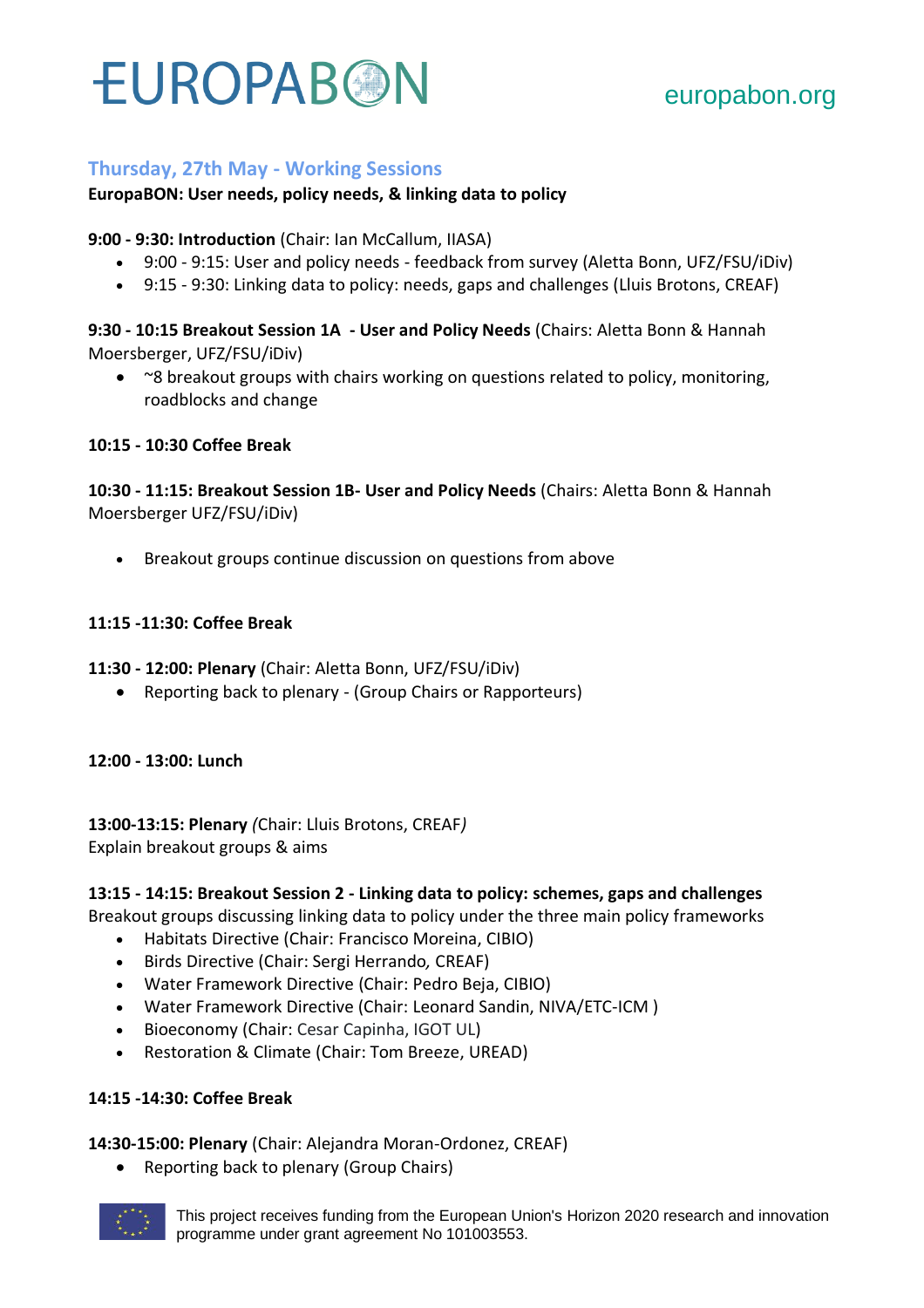• Description of input materials for Day 3 (Maria Dornelas, USTAN)

**15:00: Summary & Farewell** (Henrique Pereira, EuropaBON Project Coordinator – iDiv/MLU)

#### **Friday, 28th May - Working Sessions**

**EuropaBON: Mapping the European biodiversity monitoring landscape and how it can inform European policy (with a focus on EBVs and EESVs)**

**9:00 -10:00: Plenary - How EBVs and EESVs can inform European policy needs** (Chair: Néstor Fernández, MLU)

• Plenary Discussion – Henrique Pereira, (EuropaBON Project coordinator, iDiv/MLU)

#### **10:00 -10:15: Coffee break**

**10:15-11:15: Breakout Session 1 - Identifying and specifying EBVs and EESVs for policy needs** (Chair: Néstor Fernández, MLU)

Each group discusses ideal EBVs and EESVs datasets for specific directives:

- 
- 
- 
- 
- 
- 
- **11:15 -11:30: Coffee Break**

**11:30-12:00: Plenary** (Chair: Maria Dornelas, USTAN)

• Reporting back to plenary by group chairs

#### **12:00-13:00: Lunch**

#### **13:00-13:15: Plenary** (Chair: W. Daniel Kissling, UvA)

• Explain breakout groups & aims (W. Daniel Kissling, UvA)



• Habitats Directive **Chair: Helge Bruelheide. MLU**) • Birds Directive (Chair: Lluis Brotons, CREAF) • Water Framework Directive (Chair: Jannicke Moe, NIVA/ETC-ICM) • Bioeconomy; (Chair: Cesar Capinha, IGOT UL) • Restoration & Climate (Chair: Carlos Guerra, iDiv) • Cross-cutting Policy (Chair: Maria Dornelas, USTAN)